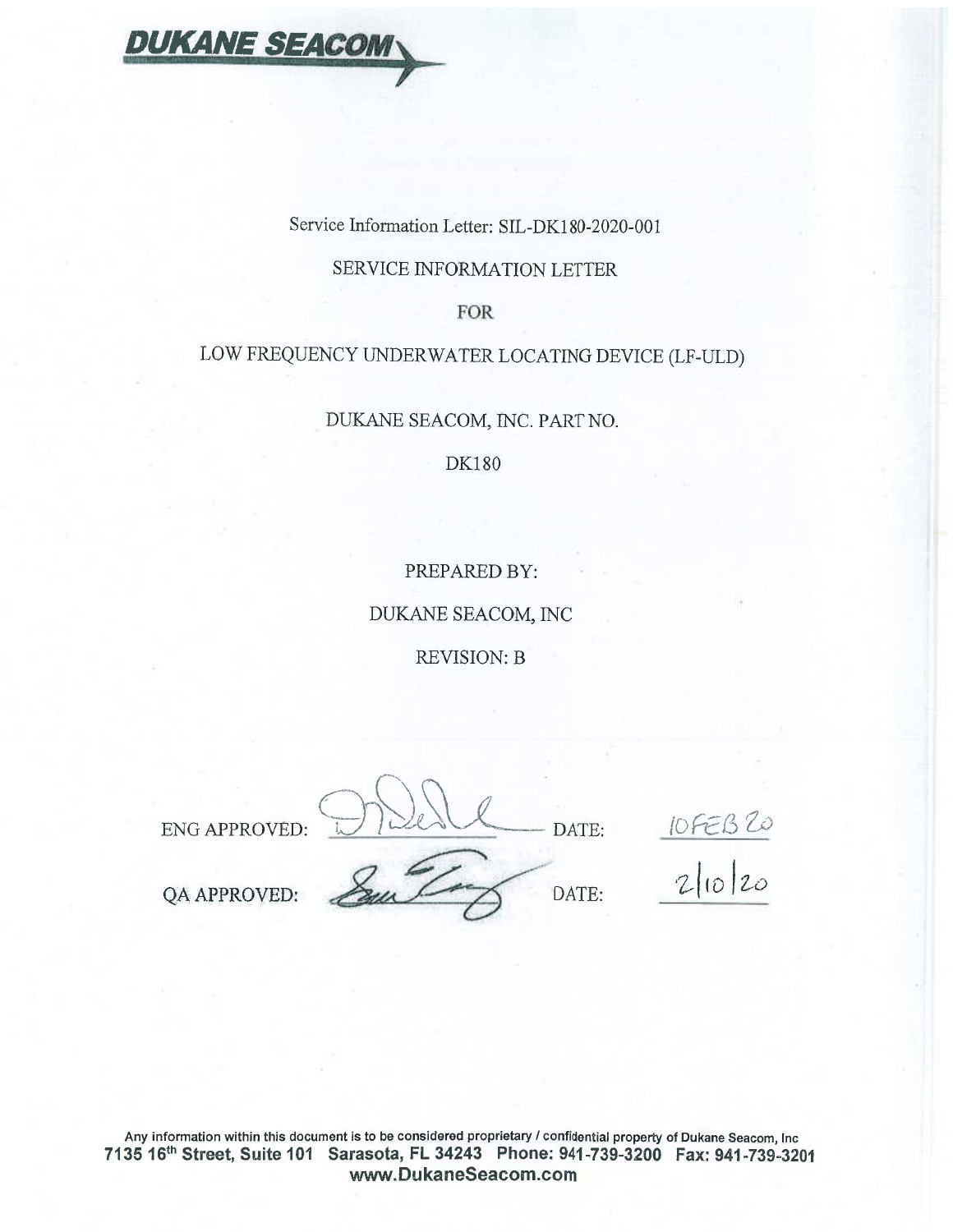

# Service Information Letter

Doc No. SIL-DK180-2020-001 Rev B Date: 10Feb2020

SUBJECT: LF-ULD's Manufactured with Suspected Counterfeit Parts

#### I. PLANNING INFORMATION

#### A. EFFECTIVITY

This service letter applies to the following Serial Numbers of Dukane Seacom Part Number DK180, Low Frequency Underwater Locating Device (LF-ULD):

| DF10507            | DF12024 to DF12078 | DF12822 to DF12847 |
|--------------------|--------------------|--------------------|
| DF11132 to DF11186 | DF12080 to DF12122 | DF12849 to DF12873 |
| DF11188 to DF11191 | DF12125 to DF12172 | DF12874 to DF12878 |
| DF11193 to DF11253 | DF12174 to DF12178 | DF12880 to DF12881 |
| DF11255 to DF11388 | DF12180 to DF12297 | DF12883 to DF12944 |
| DF11390 to DF11397 | DF12299 to DF12317 | DF12946 to DF12958 |
| DF11402 to DF11448 | DF12319 to DF12329 | DF12960 to DF12961 |
| DF11479 to DF11577 | DF12331 to DF12336 | DF12963 to DF12980 |
| DF11579 to DF11611 | DF12339            | DF12982 to DF12998 |
| DF11613 to DF11645 | DF12341 to DF12453 | DF13000 to DF13040 |
| DF11647 to DF11699 | DF12455 to DF12617 | DF13042 to DF13079 |
| DF11701 to DF11747 | DF12619 to DF12645 | DF13080 to DF13116 |
| DF11749 to DF11782 | DF12647 to DF12663 | DF13118 to DF13183 |
| DF11785 to DF11800 | DF12675 to DF12713 | DF13186 to DF13194 |
| DF11802 to DF11962 | DF12717 to DF12722 | DF13196 to DF13268 |
| DF11964 to DF12022 | DF12769 to DF12821 | DF13270 to DF13413 |

#### B. REASON

Dukane Seacom's repair station has received ten (10) DK180 LF-ULDs with a reported failure of "does not operate" with battery voltage present. Troubleshooting these failures has isolated the cause to a failed bulk storage capacitor. Further investigation has caused Dukane Seacom to question the authenticity of these parts.

The DK180 utilizes five (5) parallel bulk storage capacitors on an internal 5Vdc voltage rail used to power its piezo ceramic transducer. The capacitors, part number UVK1A222MPD, are 2200uF Aluminum Electrolytic devices manufactured by Nichicon. An excerpt from the electrical schematic showing these devices is provided below: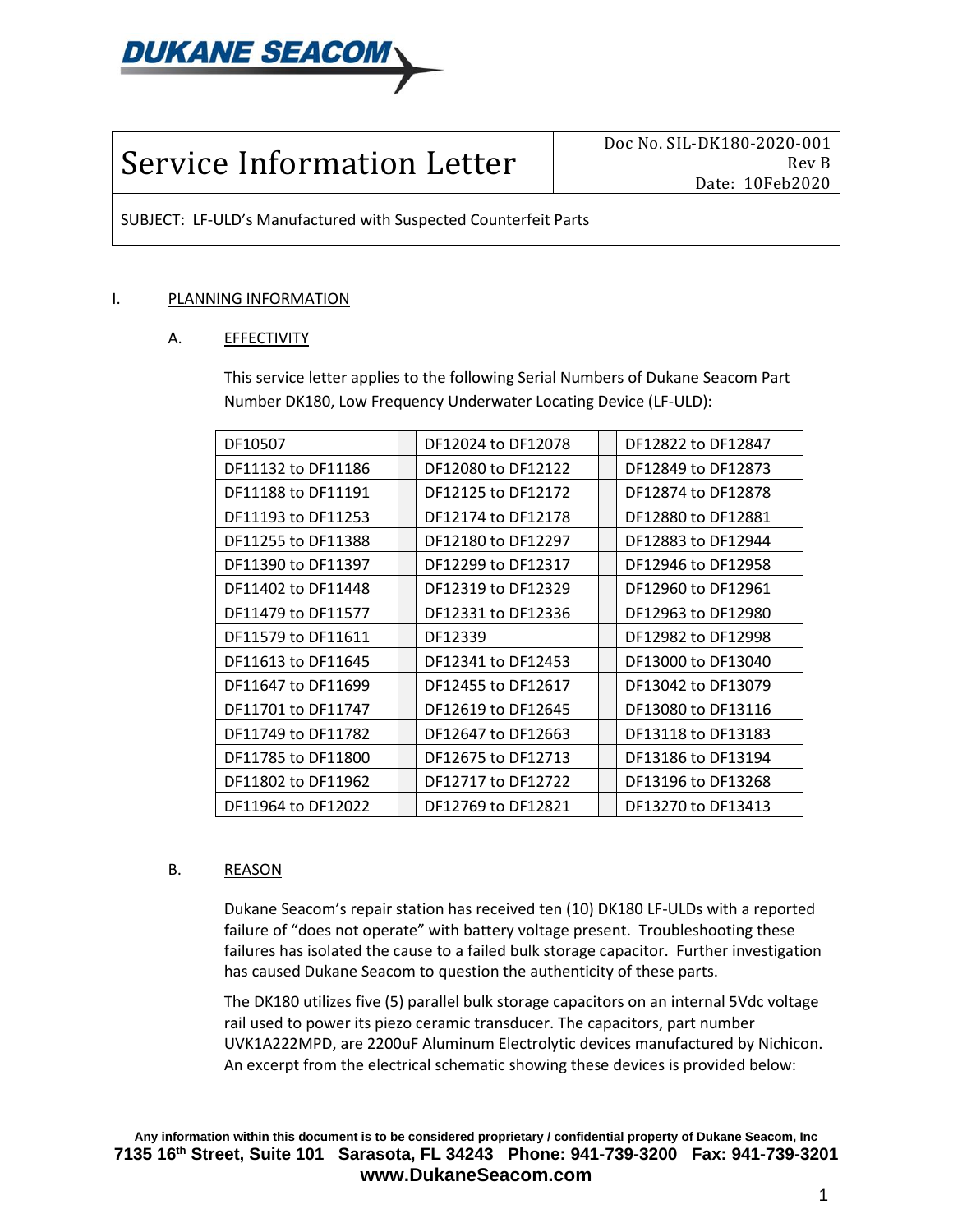



In all ten (10) of the returned DK180s that presented these symptoms, it was confirmed that one of the five bulk storage capacitors within each ULD had failed in a short circuit condition, preventing power from reaching the transducer. The failed UVK1A222MPD capacitors appear not to have been manufactured by Nichicon.

#### C. REFERENCES

1. DK180 Technical Manual – 03-TM-0064 ("Technical Manual")

#### D. RECOMMENDED ACCOMPLISHMENT INSTRUCTIONS

- 1. Current operators of affected DK180 LF-ULD's referenced in Paragraph A above are encouraged to replace the device from service per the following recommendations:
	- a) Contact Dukane Seacom directly via email address [DK180@rpcaero.com.](mailto:DK180@rpcaero.com) This dedicated email address has been setup for managing this Service Information Letter. When responding, please provide a list of your affected DK180 Serial Numbers as well as the contact information you would like used for this activity.
	- b) Dukane Seacom customer service personnel will quickly respond to discuss options for either replacing or reworking the affected material.
		- i. For reworked units, Dukane Seacom will re-serialize the DK180 to positively identify that the suspected counterfeit parts have been removed from service.